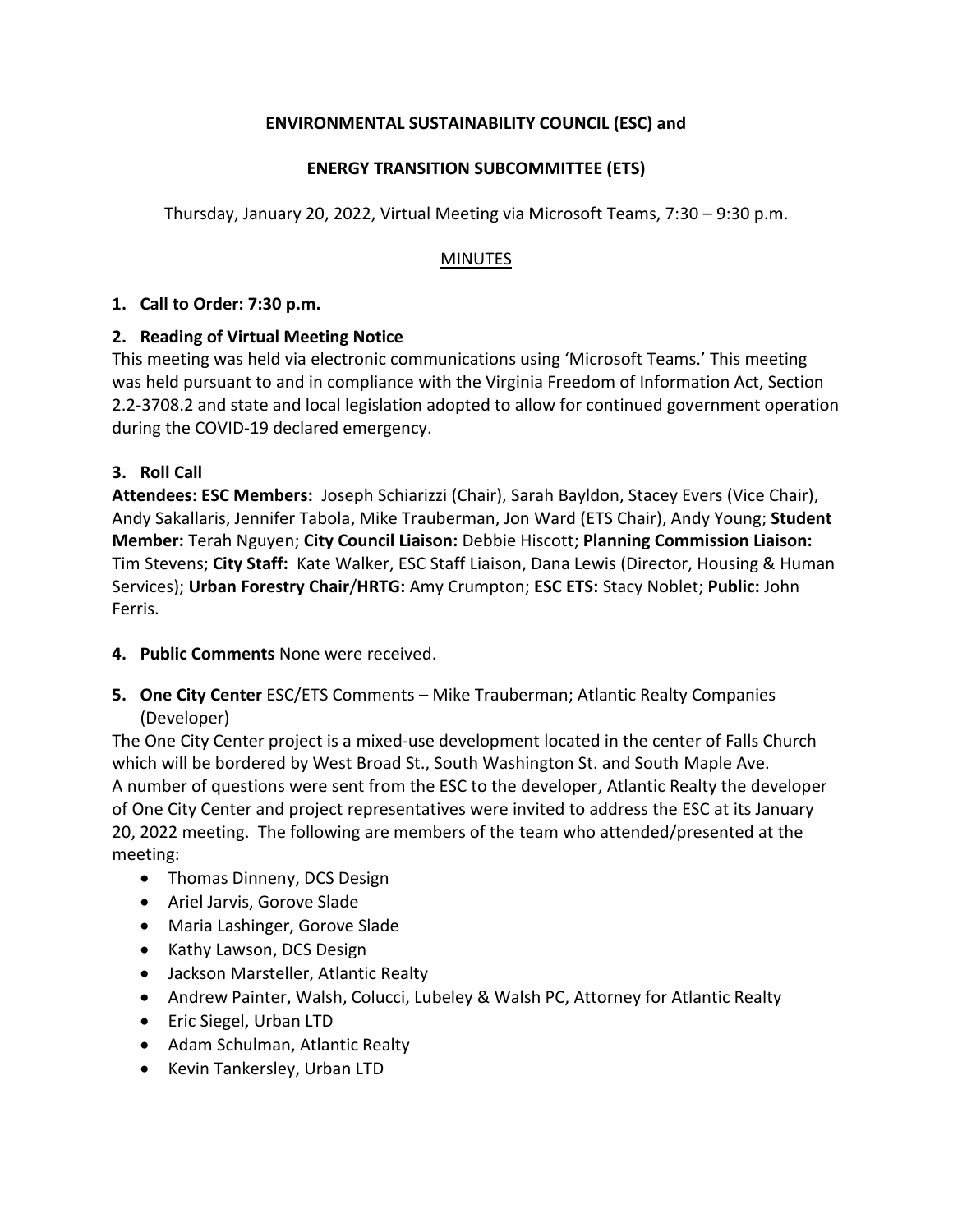Mr. Painter informed the council that he received the draft ESC and ETS questions today and has distributed them to the appropriate members of his team. He then presented a general overview of the project, addressing building architecture, open spaces, transportation issues including safety, parking, use of bicycles, electric charging stations and the proposed traffic circle.

Ms. Lawson presented sustainability aspects of the project, which include pursuit of LEED Gold, storm water management concepts, use of open spaces and landscaping, discussion of green spaces, tree canopy and vegetation. Additional areas presented included alternative transportation issues including walking, biking, EV charging stations, ride sharing and bus shelters. The developer is also developing a transportation management plan. The developers also discussed reduction of the heat island effect, solid waste reduction and food waste composting, stormwater treatment and detention, indoor air quality, energy use reduction, and future analysis and data collection with a goal of moving towards net-zero-carbon and net-zeroenergy ready opportunities, potentially including onsite photovoltaics and offsite energy credit purchases. Embodied carbon in the construction will also be addressed.

Mike T complimented the Development Team on the sustainability of this project and the progress made in shaping this project to meet the City's greenhouse gas reduction goals and minimizing carbon footprint. He emphasized addressing embodied carbon, making sure the buildings are energy efficient, electrification to the extent possible, and using renewable energy sources. He also emphasized the importance of achieving as many points as possible in the energy efficiency category of the LEED certification. Kathy pointed out that the grocer will be high EUI, which will force other spaces in the development to have a higher efficiency to overcome the impact of that space; she also noted that gas is favored in ASHRAE standards, but they will address to the fullest extent possible. Current plans are to electrify building systems, but not apartment or restaurant ranges – Mike encouraged reconsideration of this plan. Installation of PV panels should also be treated as a high priority.

Stacey E. also complimented the team on the effort put into sustainability into this project, encouraged food waste composting to be treated as an important issue, and noted with thanks that artificial turf will not be used. She questioned the need for a grocer – Mr. Painter noted that a grocer would be positively beneficial to the projects overall fiscal impact, and there is a grocer who very much wants to be in Falls Church. Stacey noted that retail clothing might also be considered.

Jon W stated that he was encouraged by the 5% usage for EV chargers but reminded the group to take into consideration the conduits and routing for future EV charging stations and planning for the future. In addition, he recommended the use of energy efficient windows and lighting in the refurbishment of George Mason Square as well as in the new parts of the project. The building will be all concrete floors, with steel walls on the higher stories. Jon encouraged consideration of using wood on higher stories to reduce embodied carbon in the project.

Joseph S commented that the bike lane on Maple Ave connecting to the W&OD should be prioritized as a primary bike pathway.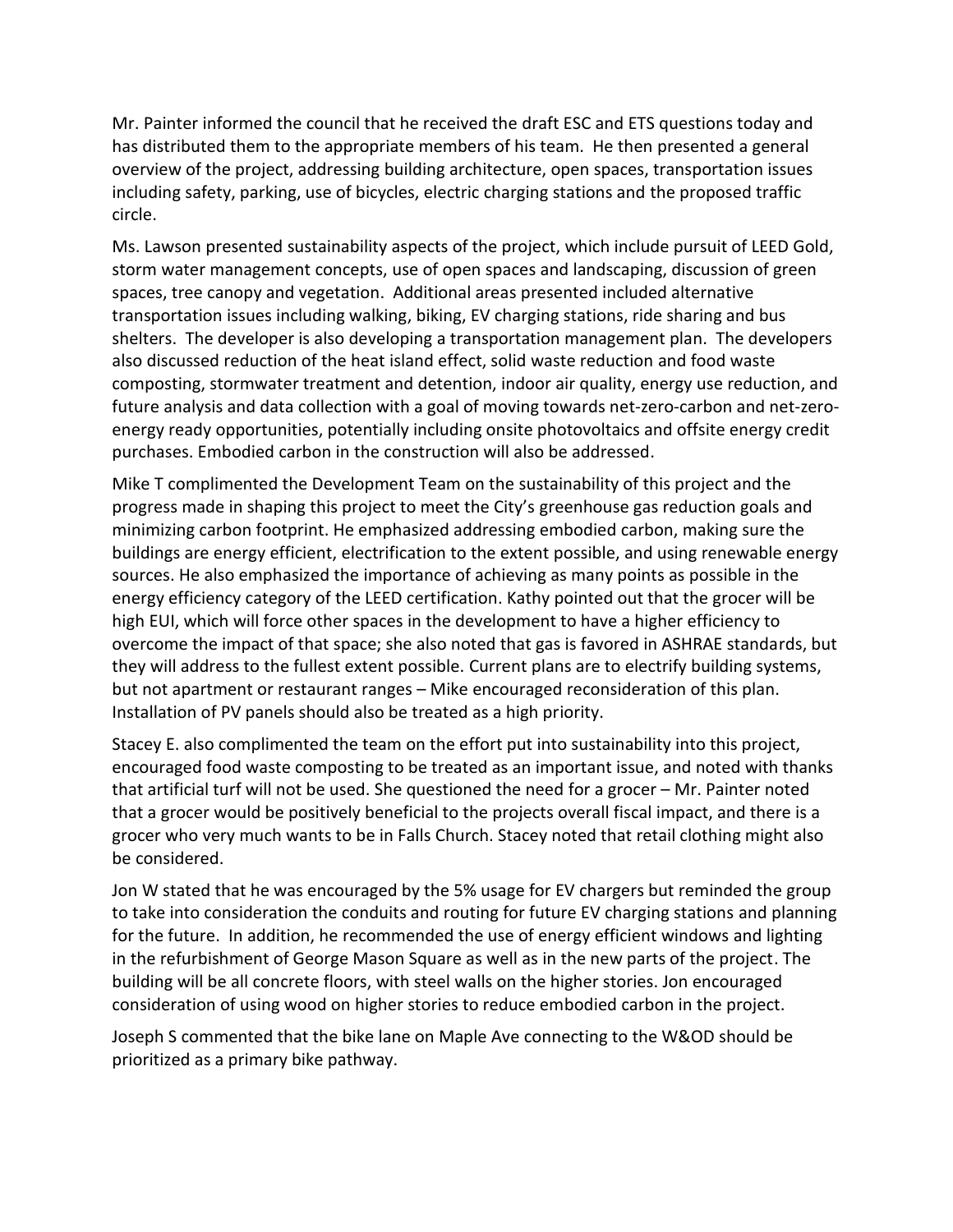ACTION ITEM: ESC asked the developers to address the ESC's comments and questions as submitted today.

**6. Equity Issues in the City of Falls Church** – Dana Lewis, Director, Department of Housing & Human Services (HHS), City of Falls Church

Dana Lewis, Director of Human Services was asked to address to address the council as part of the ESC's commitment to diversity and equity. She addressed current and anticipated future income distribution across the city population and how HHS is addressing energy needs, transportation needs, and food distribution.

City actions addressing energy needs include:

- The Falls Church Housing Corporation, which manages housing in Winter Hill, has received past funding for storm doors and a boiler for the Community Center, and a bus was provided for emergency cooling during an extended power outage; they will receive some of the City's federal COVID Care Act funds for window replacements.
- Five quadriplexes in Virginia Village will receive weatherization assistance through LEAP.
- The City has used CARES act funds to help 20 households with utility payment assistance, and in the past year has helped 100 households with utility costs and rent.
- Water bill assistance is also available.

Transportation assistance in mainly going to seniors who need rides to doctors and shopping. More than 40 people (double the usual number) meeting income restrictions were given regular assistance with FareWheels taxi coupons last year. Bus and Metro Access fare assistance is also available. Gas cost assistance is available but has not been requested. No existing clients have EVs, but the City Hall chargers would be a potential benefit for them.

Food assistance:

- During the pandemic, some food assistance has been provided through gift cards. City residents donated more than \$1000 of gift cards, and additional food during COVID.
- New grocery stores in the City are a benefit to seniors who prefer to shop close to home.
- Capital Area Food Bank and Food for Others serve our residents in need.
- Panera donates food items to Winter Hill.
- The Farmers Market has started accepting SNAP payments, through coupons issued at the Community Center.

Jon Ward asked for more detail about the window replacement project at Winter Hill. Old, non-opening windows in 80 single-bedroom apartments will be replaced with higher insulating, openable windows using CARES Act funding. The storm doors and boiler additions were funded with a Community Development Block Grant.

Stacey E. asked about the process of applying for grants. Some, such as the LEAP program, are handled but the City. There are also grants available to individuals, and the City assists in those applications when needed. Stacey offered to promote the ability to use SNAP at the Farmers Market, and will share information with HHS about the ability to use SNAP for seed purchases too. Stacey also informed the group that Food for Others is down to only a two-week supply of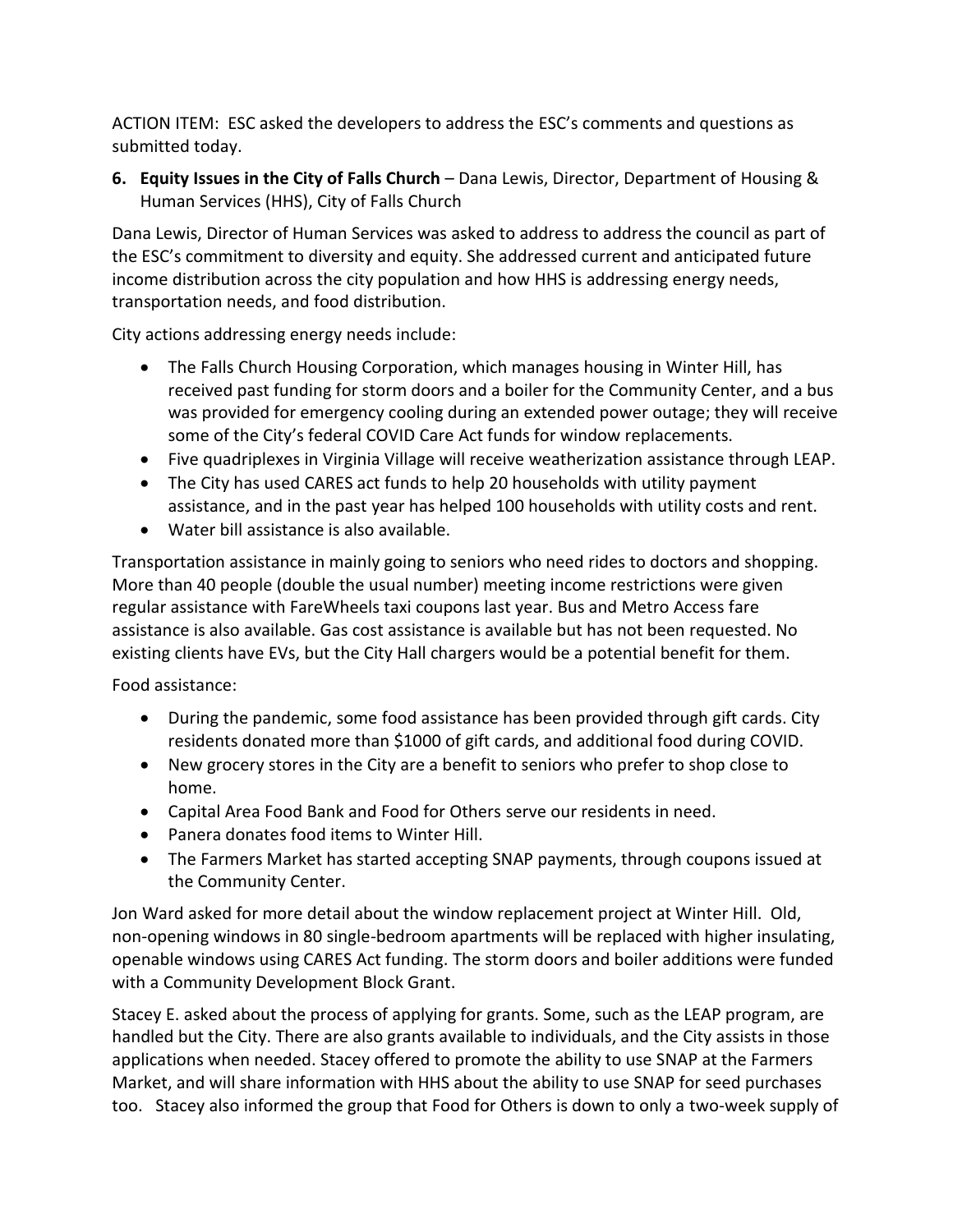food and asked that anyone who could help to donate, if possible. She also asked about the nutritional quality and cultural appropriateness of food assistance available. At Winter Hill, many residents are of Vietnamese origin; the Fields has many Hispanic residents. Fresh foods for healthy eating are typically more expensive, although Aldie offers some less expensive alternatives. Capital Area Food Bank brings fresh food to Winter Hill.

Kate W asked how HHS clients are identified, especially outside the identified communities in need. Word of mouth, outreach using flyers and the City's public communications all contribute. Households spending more than 30% of their income on rent or mortgage are considered cost-burdened, and during the COVID pandemic people at many income levels required assistance.

Joseph S asked about transportation other than taxi coupons. The city is exploring the availability of free Lyft rides. Requests for bus fare assistance have not been received.

# **7. Bicycle Infrastructure in the City of Falls Church** – Andy Young

Andy Y presented a draft letter for input which could be finalized and voted on at our meeting next month. The intention is that it would be signed by multiple Boards and Commissions and submitted to City Council outlining areas for consideration including:

- Finding a solution for the last half mile for the connection from the W&OD bike path to the High School and Middle School
- Providing protected bike lanes on Park Ave
- Providing protected bike lanes on Maple Ave and Annandale Road
- Continuing to incorporate bike infrastructure in future development
- Creating an addendum to existing City Bike Master Plan

Andy suggested a joint meeting with CACT and local biking organizations presenting how bike infrastructure improvements have been achieved in the region.

Joseph suggested including a statement in the letter emphasizing *why* bike infrastructure matters – every person biking takes a car off the road, and cars are the leading killer of children in the US. Mike T indicated his support of this concept, and emphasized that additional support from other community groups, school organizations and City Council members, would be needed. Sarah also expressed support, and would like to contribute her ideas. Council member Hiscott supported this effort and suggested that a plan addressing actions and costs should be put in place as soon as possible in order to get funding allocated. ESC members were in favor of a joint meeting with CACT in the near future, possibly in March.

ACTION ITEM: ESC members to review draft letter and provide comments to Andy Y for a review and vote at a future meeting.

# **8. Subcommittee & Liaison reports: ETS (Jon); ETG (Sarah); HRTG (Stacey/Amy)**

ETS: Jon W and others had a tour of the roof of Founders Row 1 to look at how it was prepared for future solar installation. Jon has contacted Prospect Solar, who intend to contact Mill Creek developers. This could potentially be useful for Founders Row 2. Arcadia Power has sent a